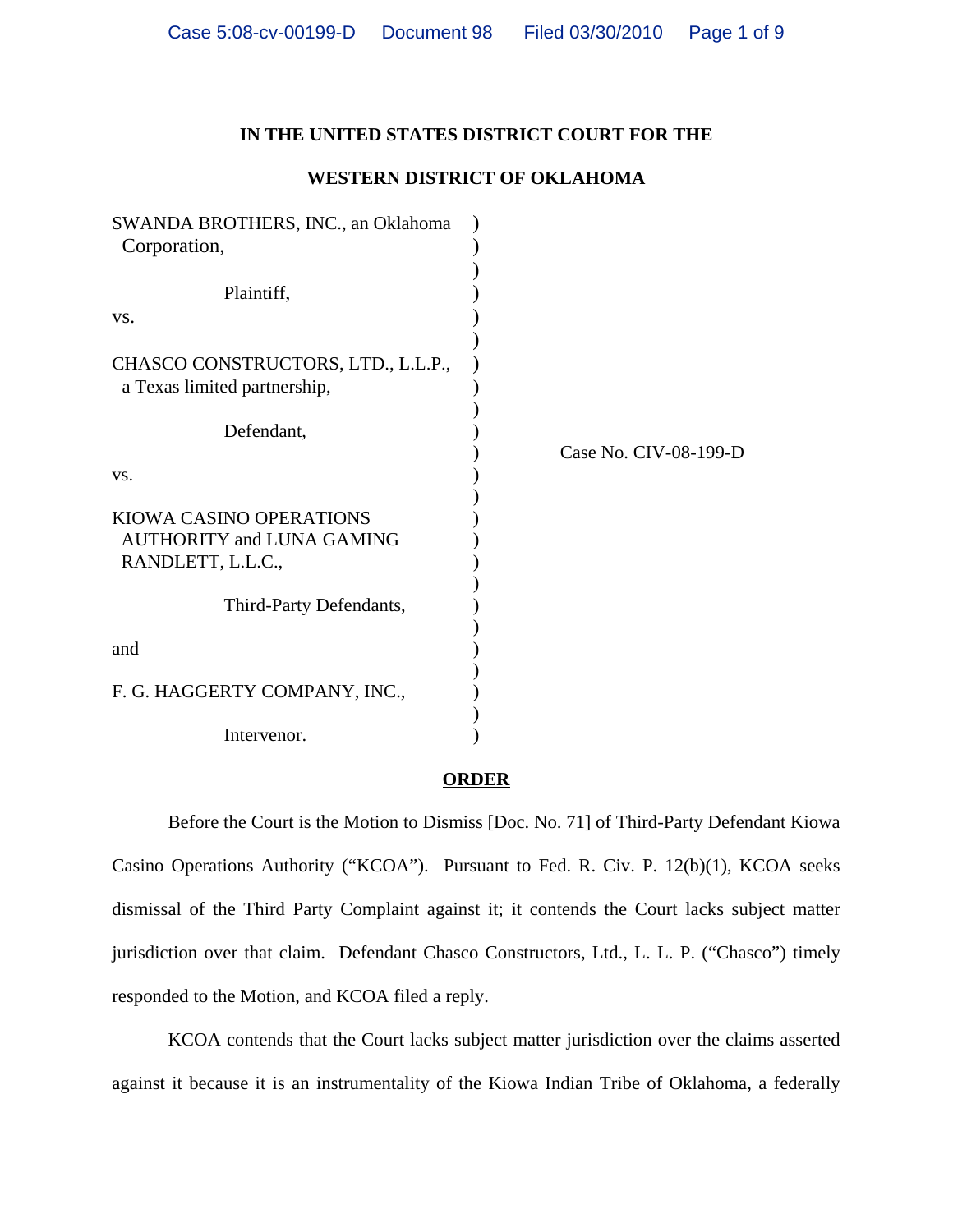recognized Indian tribe; it argues that, as a result of its status, the Court lacks jurisdiction under the doctrine of tribal immunity. **I. Background:** 

This lawsuit was initiated by Swanda Brothers, Inc. ("Swanda") against Chasco; Swanda seeks recovery of sums it contends are due and owing as compensation for work it performed pursuant to a subcontract with Chasco. Chasco had executed a construction agreement (the "Construction Agreement") with KCOA for the construction of a casino on Kiowa land, and it executed a subcontract with Swanda for the performance of certain work in connection with the casino construction project. Although Chasco made payment to Swanda for part of its work, final payment was withheld. In response to Swanda's demand for payment and, ultimately, this lawsuit, Chasco argued that all sums had not been paid because KCOA withheld payment on the Construction Agreement; KCOA contended that certain work was improperly performed.<sup>1</sup>

Chasco then filed a third-party complaint, asserting that KCOA had breached the Construction Agreement and converted funds due and owing to Chasco for work performed in constructing the casino. KCOA responded by filing this motion to dismiss, arguing tribal immunity deprives the Court of subject matter jurisdiction over Chasco's claims against it.

## II. Standards governing dismissal for lack of subject matter jurisdiction:

Motions to dismiss for lack of subject matter jurisdiction "generally take one of two forms: (1) a facial attack on the sufficiency of the complaint's allegations as to subject matter jurisdiction; or (2) a challenge to the actual facts upon which subject matter jurisdiction is based." *City Of Albuquerque v. U.S. Dept. Of Interior* 379 F. 3d 901, 906 (10th Cir. 2004) (citing *Ruiz v. McDonnell*,

<sup>1</sup> Swanda and Chasco each sought partial summary judgment on the question whether their contractual arrangement required Chasco to pay Swanda regardless of the absence of payment by KCOA; in its Order [Doc. No. 96], the Court ruled in favor of Chasco and against Swanda on that issue.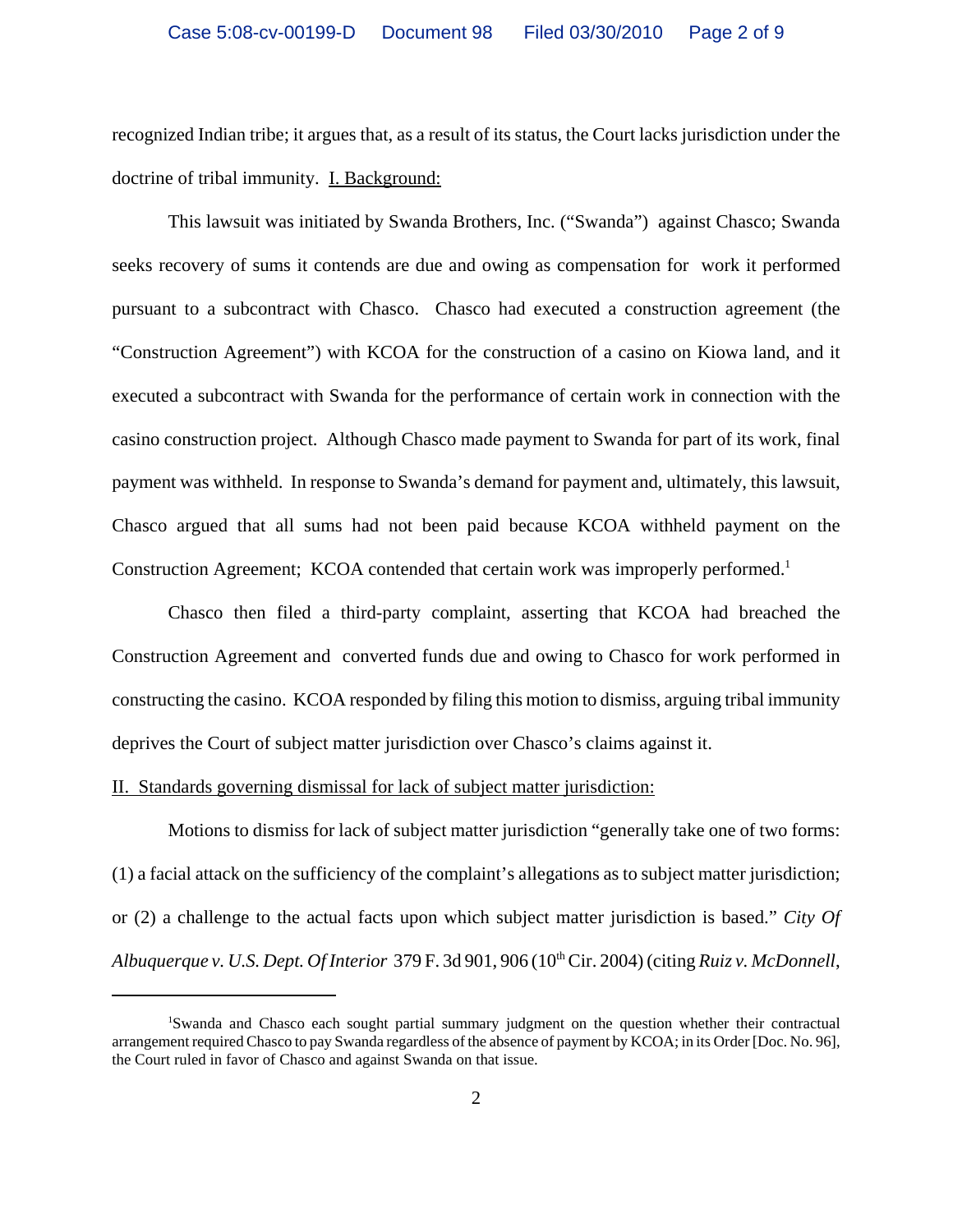299 F. 3d 1173, 1180 (10th Cir.2002), *cert. denied*, 538 U.S. 999 (2003)). If the motion challenges only the sufficiency of the jurisdiction allegations in the Complaint, the Court confines its review of the motion to the pleadings; the allegations in the Complaint are accepted as true, and the Court may not consider evidentiary material. *Holt v. United States*, 46 F. 3d 1000, 1002 (10<sup>th</sup> Cir. 1995). Where, however, the motion challenges the underlying factual basis for subject matter jurisdiction, the manner in which the motion is adjudicated differs. *Paper, Allied-Industrial, Chemical And Energy Workers Intern. Union v. Continental Carbon Co., 428 F. 3d 1285, 1292 -1293 (10<sup>th</sup> Cir.* 2005) (citing *Holt,* 46 F. 3d at 1002-03).In such circumstances, the Court looks beyond the Complaint, and it has wide discretion to consider documentary and even testimonial evidence; it may consider such evidence without converting the motion to one seeking summary judgment. *Holt*, 46 F. 3d at 1002-03 (citing *Wheeler v. Hurdman*, 825 F.2d 257, 259 n. 5 (10th Cir.1987)).

 However, the Court must convert the motion to a motion for summary judgment if "resolution of the jurisdictional question is intertwined with the merits of the case.**"** *Holt***,** 46 F. 3d at 1003*.* The issues are deemed intertwined for this purpose where "resolution of the jurisdictional question requires resolution of an aspect of the substantive claim." *Pringle v. United States*, 208 F. 3d 1220, 1223 (10th Cir.2000).

 In this case, KCOA challenges the factual and legal basis for subject matter jurisdiction rather than the sufficiency of the jurisdictional allegations in the Third-Party Complaint; it argues tribal immunity precludes subject matter jurisdiction. "Tribal sovereign immunity is a matter of subject matter jurisdiction which may be challenged by a motion to dismiss under Fed. R. Civ. P. 12(b)(1)." *Miner Electric, Inc. v. Muscogee (Creek) Nation*, 505 F. 3d 1007, 1009 (10<sup>th</sup> Cir. 2007); *E. F. W. v. St. Stephen's Indian High School*, 264 F. 3d 1297, 1302-03 (10<sup>th</sup> Cir. 2001). Such a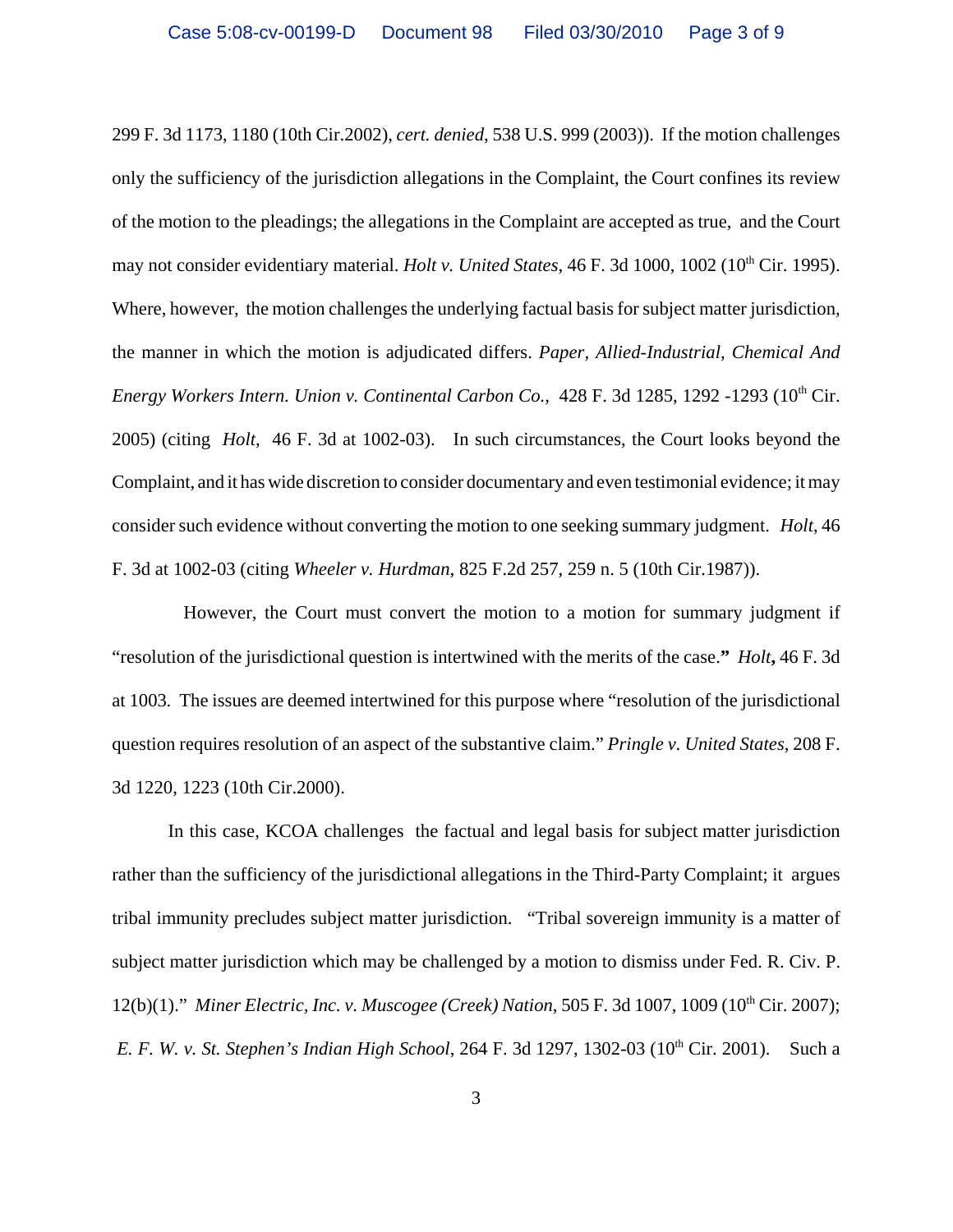motion may be determined without converting the motion to one for summary judgment. Chasco asserts breach of contract and conversion claims against KCOA, and resolution of the jurisdictional question does not require examination of an element of either claim. Accordingly, the Court need not convert the motion to one seeking summary judgment, and may properly consider the evidentiary materials submitted by the parties.

#### III. Application:

 "It is well established that Indian tribes possess the common law immunity from suit traditionally enjoyed by sovereign powers." *Berrey v. Asarco, Inc.*, 439 F. 3d 636, 643 (10<sup>th</sup>) Cir.2006); *Kiowa Tribe of Oklahoma v. Manufacturing Technologies, Inc*., 523 U.S. 751, 754 (1998); *Puyallup Tribe, Inc. v. Dep't of Game of the State of Wash*., 433 U.S. 165, 172-73(1977). Tribal sovereign immunity extends to subdivisions of the tribe, including Tribal business and commercial enterprises. *Native American Distributing v. Seneca-Cayuga Tobacco Co.*, 546 F. 3d 1288, 1292 ( $10<sup>th</sup>$  Cir.2008). Absent congressional abrogation or an express waiver by an Indian tribe, sovereign immunity deprives the federal courts of jurisdiction to entertain lawsuits against an Indian tribe, its subdivisions and business entities, as well as its officials acting in their official capacities. *See Native American Distributing*, 546 F. 3d at 1293; *see also F.D.I.C. v. Meyer*, 510 U.S. 471, 475 (1994).

In this case, Chasco concedes that KCOA is a business entity of the Kiowa Tribe and is entitled to Tribal sovereign immunity; it expressly alleges that KCOA "is an instrumentality and business enterprise of the Kiowa Indian Tribe of Oklahoma, a federally recognized Indian tribe which has sovereign immunity." Third-party Complaint [Doc. No. 67],  $\P$  1. However, Chasco argues that, by executing the Construction Agreement, KCOA expressly waived Tribal immunity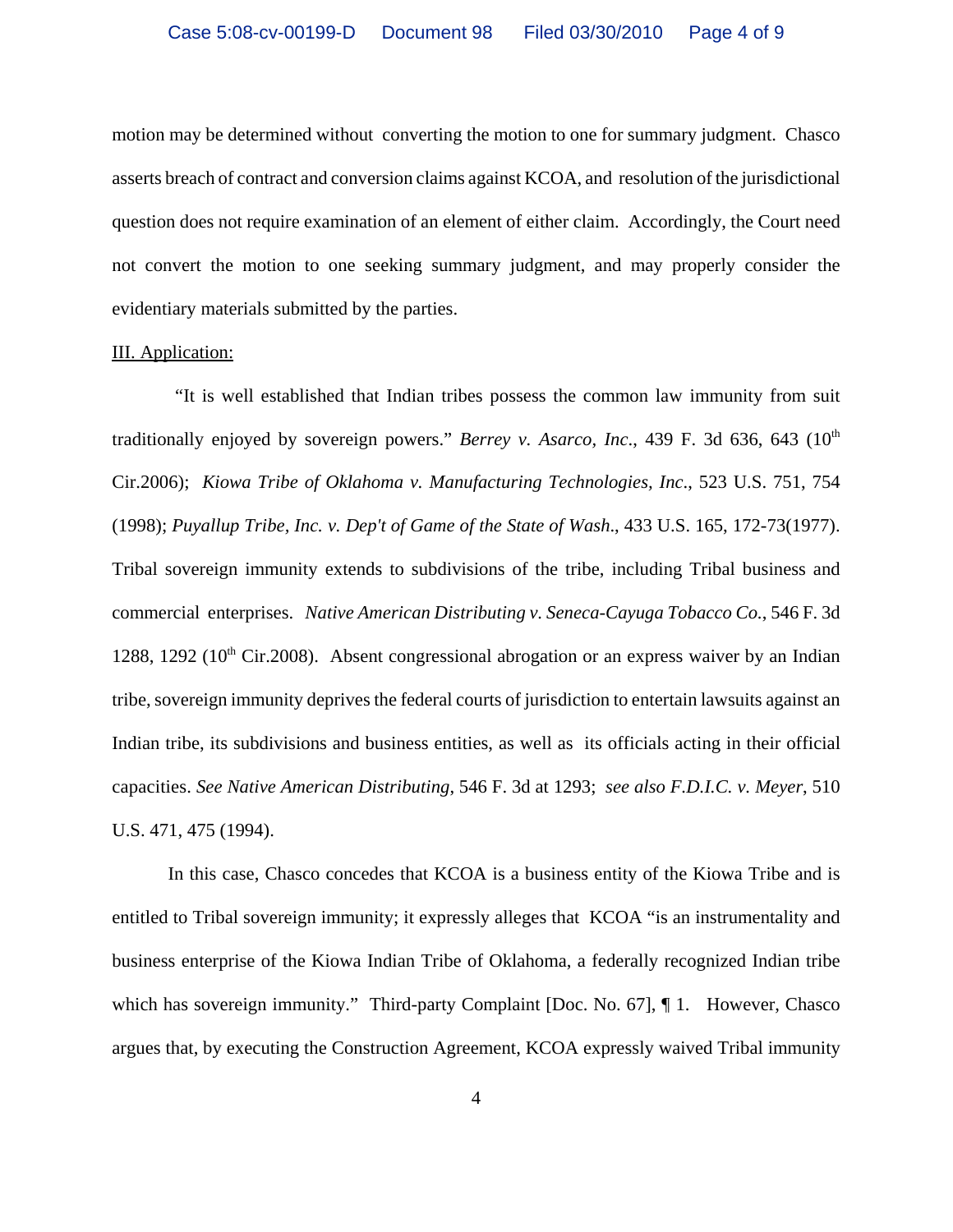regarding any contractual disputes, and it also agreed to submit such disputes to formal arbitration outside the jurisdiction of the tribal courts.

Although an Indian tribe may waive its immunity, the waiver must be clear and unequivocal in order to be valid and enforceable. *C & L Enterprises, Inc. v. Citizen Band Potawatomi Indian Tribe of Oklahoma*, 532 U. S. 411, 418 (2001). In *C & L Enterprises,* the Court held that a clear and unequivocal agreement to arbitrate contractual disputes and to enforce the arbitration decision in Oklahoma state courts rather than in tribal courts constituted a clear and enforceable waiver of immunity. *Id.*, at 423. Chasco argues that, in this case, the Construction Agreement contains not only an arbitration clause but also an express waiver of tribal immunity.

The Construction Agreement contains the following provision:

ARTICLE 10 DISPUTE RESOLUTION - MEDIATION AND ARBITRATION

§ 10.1. Claims, disputes or other matters in question between the parties to this Agreement arising out of or relating to this Agreement or breach thereof shall be subject to and decided in accordance with Exhibit A attached hereto.

Construction Agreement, Chasco's Response to KCOA Motion, Exhibit A. The "Exhibit A" referenced in the Construction Agreement and submitted to the Court is entitled "Dispute Resolution." Part II is entitled "Limited Waiver of Sovereign Immunity; Specific Consent to Jurisdiction; Exhaustion of Tribal Remedies." Part II provides, in pertinent part, as follows:

[T]he Owner [KCOA] hereby expressly and unequivocally grants to the Builder [Chasco] (and no other Person) an irrevocable limited waiver of its sovereign immunity from unconsented suit (and waives its right to assert sovereign immunity and any and all defenses based thereon) and consents to judicial proceedings, including without limitation, suit in or before the forums listed in Section II. B., solely and exclusively to:

 (1) resolve any dispute claim, question, controversy, action or disagreement between the Owner [KCOA] and the Builder [Chasco] that arises under this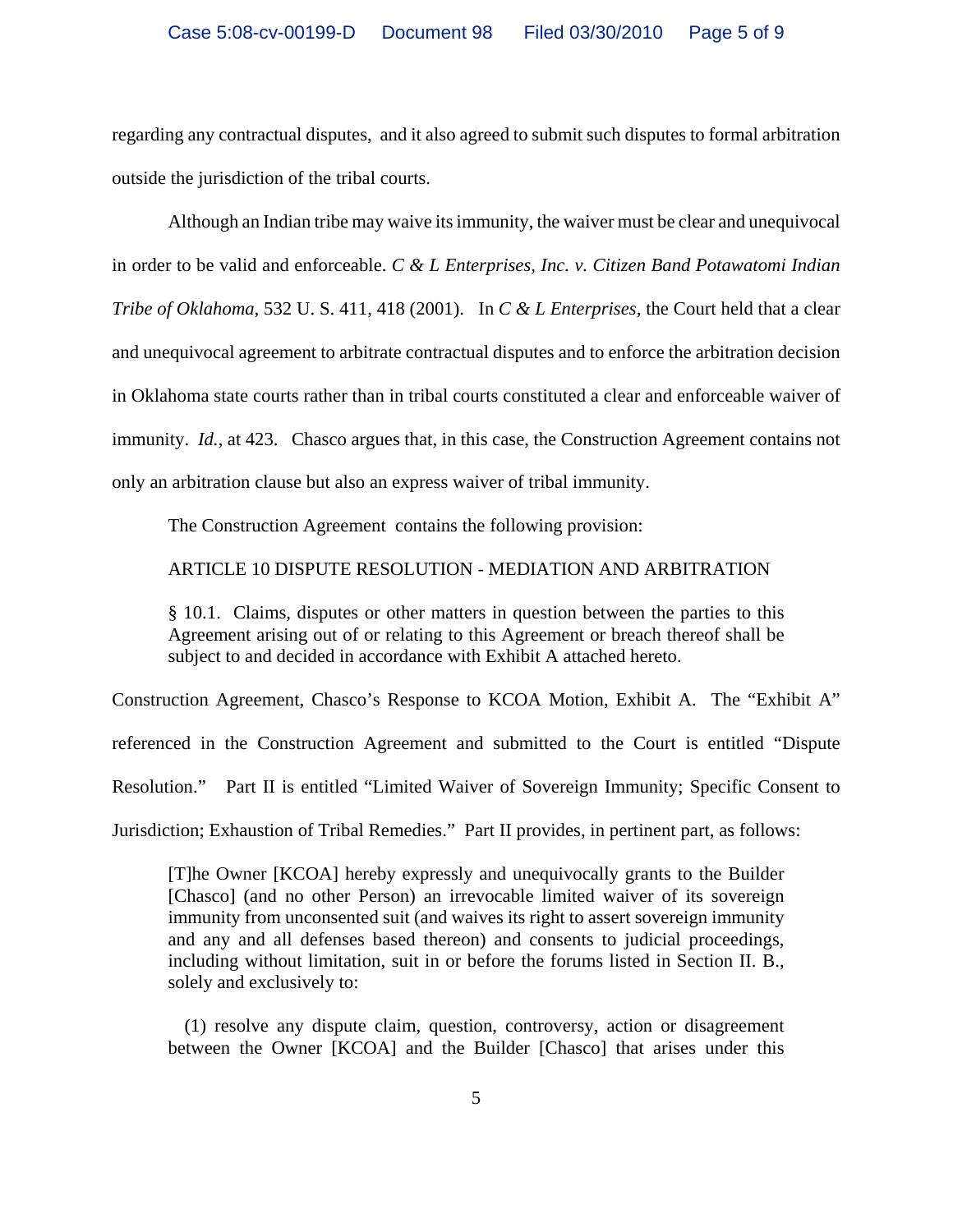Agreement and/or the Contract Documents whether arising under law or in equity and whether arising during or after the expiration of this Agreement and/or the Contract Documents ("Claims");

(2) to compel arbitration of a Claim under the Construction Arbitration Rules of the American Arbitration Association ("AAA");

(3) to enforce (i) the arbitrators' decision with respect to arbitration of a claim under the commercial arbitration rules of the AAA or (ii) any related judgment or award of any applicable judicial body; and

(4) for no other purpose whatsoever.

Construction Agreement, Exhibit A, p. 1. The courts referenced in Part II B of the Dispute Resolution agreement include "the United States District Courts for Oklahoma." *Id.,* p. 2.

KCOA concedes that the Dispute Resolution agreement contains a waiver of its tribal immunity with respect to disputes regarding the Construction Agreement. However, it argues that the waiver is invalid and unenforceable because the individuals who executed the Construction Agreement were not authorized by Kiowa law to waive tribal immunity.

As Exhibit A to the Motion to Dismiss, KCOA attaches a copy of the Constitution and Bylaws of the Kiowa Indian Tribe ("Kiowa Constitution"). As KCOA argues, the Kiowa Constitution establishes the Kiowa Indian Council as the governing body of the Kiowa Tribe. KCOA Exhibit A, Article I, Section 2. The Kiowa Constitution also establishes the Kiowa Business Committee and expressly empowers that committee to act on behalf of the Kiowa Tribe regarding specific matters; it grants to the Kiowa Business Committee express powers. *Id.* However, the Constitution provides that all other powers not vested in the Kiowa Business Committee "shall be retained by the Kiowa Indian Council." *Id.,* Article V, Sections 1 and 2. The enumerated powers granted to the Kiowa Business Committee do not include the power or authority to waive Tribal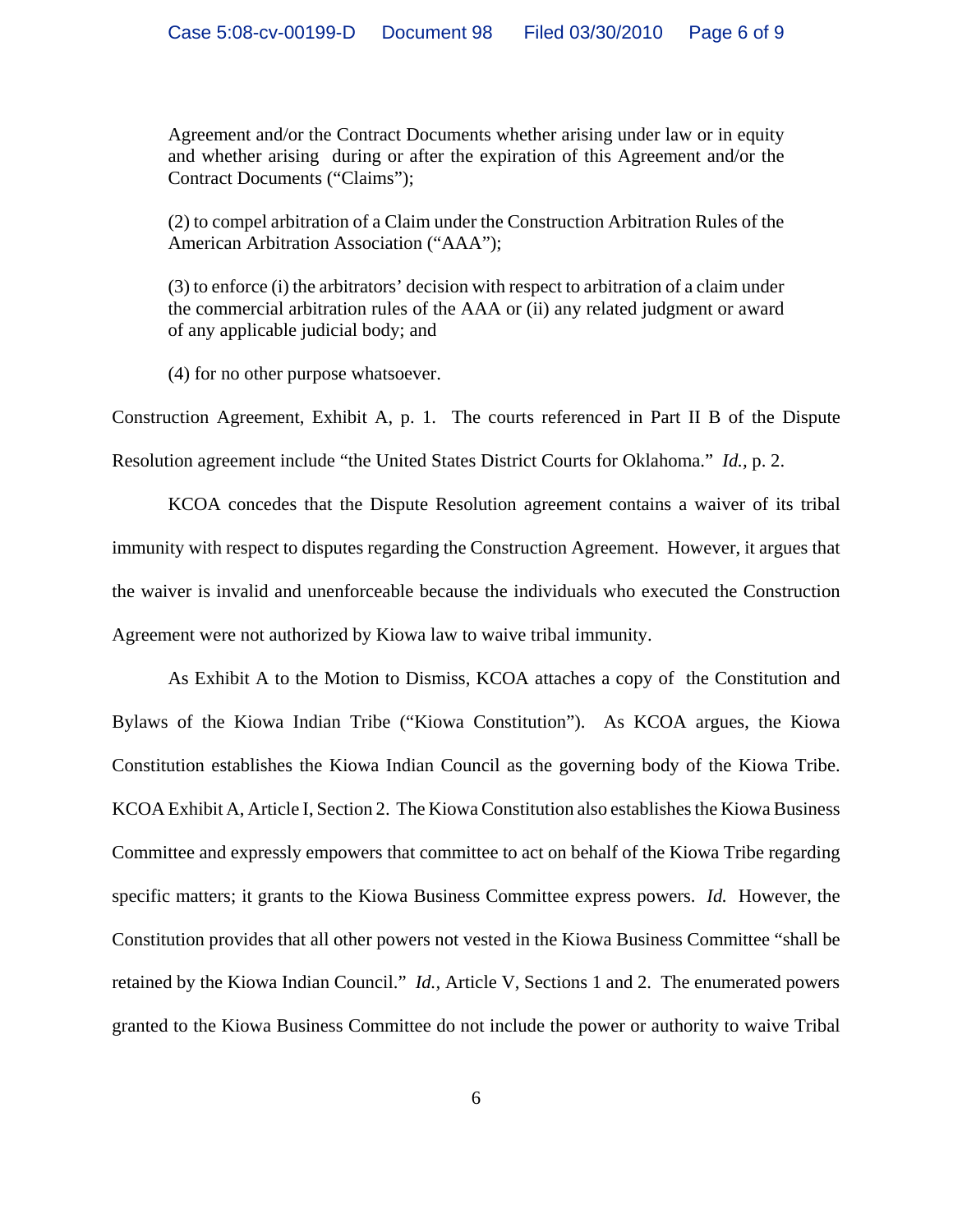immunity. Kiowa Constitution, Article V, Section 2. KCOA argues that, because all powers not granted to the Kiowa Business Committee are reserved to the Kiowa Indian Council, only the Indian Council has the power to waive tribal immunity.

In support of this contention, KCOA submits an April 23, 2009 Opinion of the Court of Indian Appeals for the Kiowa Tribe in which the Court held the Kiowa Constitution grants the Kiowa Indian Council the sole power to waive tribal immunity:

Article V of the Kiowa Tribal Constitution delegates significant authority to the [Kiowa Business Committee]...All powers not vested in the [Kiowa Business Committee] are retained by the Kiowa Tribe acting through the Kiowa Indian Council (KIC). The most significant of the powers retained by the Kiowa Tribe, is the power of the Kiowa Tribe to preserve its sovereign status. Accordingly, the KIC has sole authority to execute a waiver of tribal immunity.

*Tofpi, et al. v. The Honorable Lisa Otippoby, et al.,* Trial Court Case No. CIV-09-A12; Appellate Case No. PO-09-A02, Court of Indian Appeals for the Kiowa Tribe of Indians of Oklahoma (April 23, 2009), at pages 2-3 (emphasis added), Exhibit A to KCOA reply brief. There is no evidence before the Court that, with respect to the Construction Agreement at issue in this case, such authorization was obtained; KCOA argues it was not, and the Construction Agreement does not reflect that it was executed by the Kiowa Indian Council.

Chasco argues that, notwithstanding the Kiowa Constitution and its interpretation by the tribal court, KCOA should not be allowed to avoid the jurisdiction of this Court over the asserted claims. It contends that the authority to waive immunity was never asserted by KCOA until after this litigation was filed; it further argues that KCOA represented to Chasco that it had the authority to execute the Construction Agreement and agree to the provisions regarding arbitration and the limited waiver of tribal immunity contained therein. Chasco contends that, under these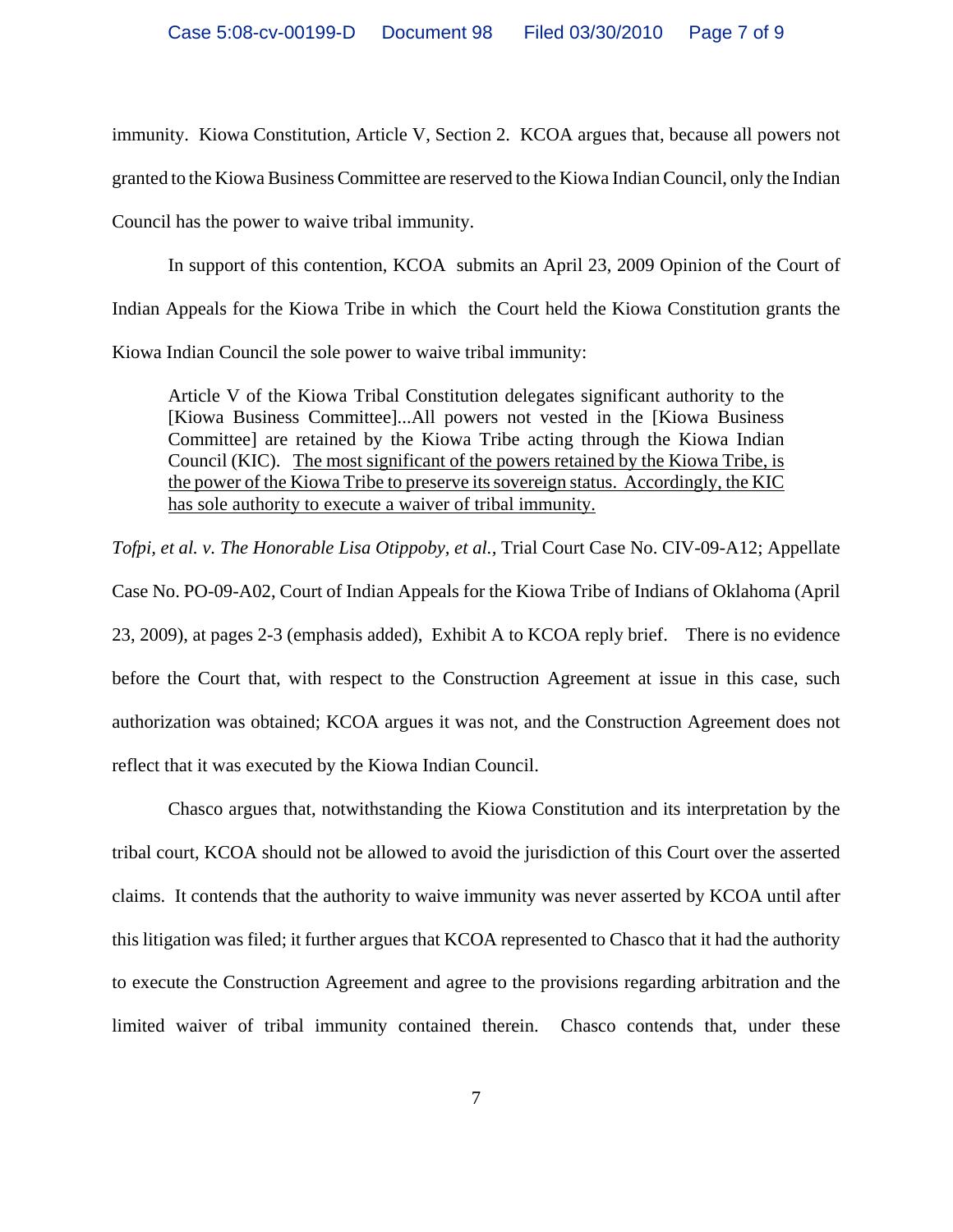circumstances, the Court should conclude that it has jurisdiction over its claims against KCOA.

To determine the validity of the waiver of tribal immunity in this case, the Court would be required to examine and interpret the scope of KCOA's authority under the Kiowa Constitution. Whether KCOA's conduct in this case with regard to Chasco and the Construction Agreement may be viewed as a circumstance requiring enforcement of the tribal immunity waiver is also a matter requiring application of the Kiowa Constitution.

A federal court does not have jurisdiction to interpret an Indian tribe's constitution or laws. "'Jurisdiction to resolve internal tribal disputes, interpret tribal constitutions and laws...lies with Indian tribes and not in the district courts.'" *Sac & Fox Tribe of the Mississippi in Iowa v. Bureau of Indian Affairs*, 439 F. 3d 832, 835(8th Cir. 2006) (quoting *In re Sac & Fox Tribe of Mississippi in Iowa/Meskwaki Casino Litigation*, 340 F. 3d 749, 763-64 (8<sup>th</sup> Cir. 2003) (citing *United States v. Wheeler*, 435 U. S. 313, 323-26 (1978)); *see also Quapaw Tribe of Oklahoma v. Blue Tee Corp.*, 653 F. Supp. 2d 1166, 1191 (N. D. Okla. 2009). "[T]ribal courts are best qualified to interpret and apply tribal law." *Iowa Mutual Ins. Co. v. LaPlante*, 480 U. S. 9, 16 (1986).

Having carefully considered the facts of this case and the limitations on a federal court's jurisdiction regarding the interpretation of tribal constitutions and laws, the Court concludes that it lacks subject matter jurisdiction over Chasco's Third-Party Complaint against KCOA. Whether KCOA was properly authorized to waive tribal immunity and its proper scope of authority as a Kiowa business enterprise are matters requiring the application and interpretation of the Kiowa Constitution and bylaws. The Court lacks jurisdiction over such matters. Accordingly, the Court concludes that these issues are best resolved by the appropriate tribal court.